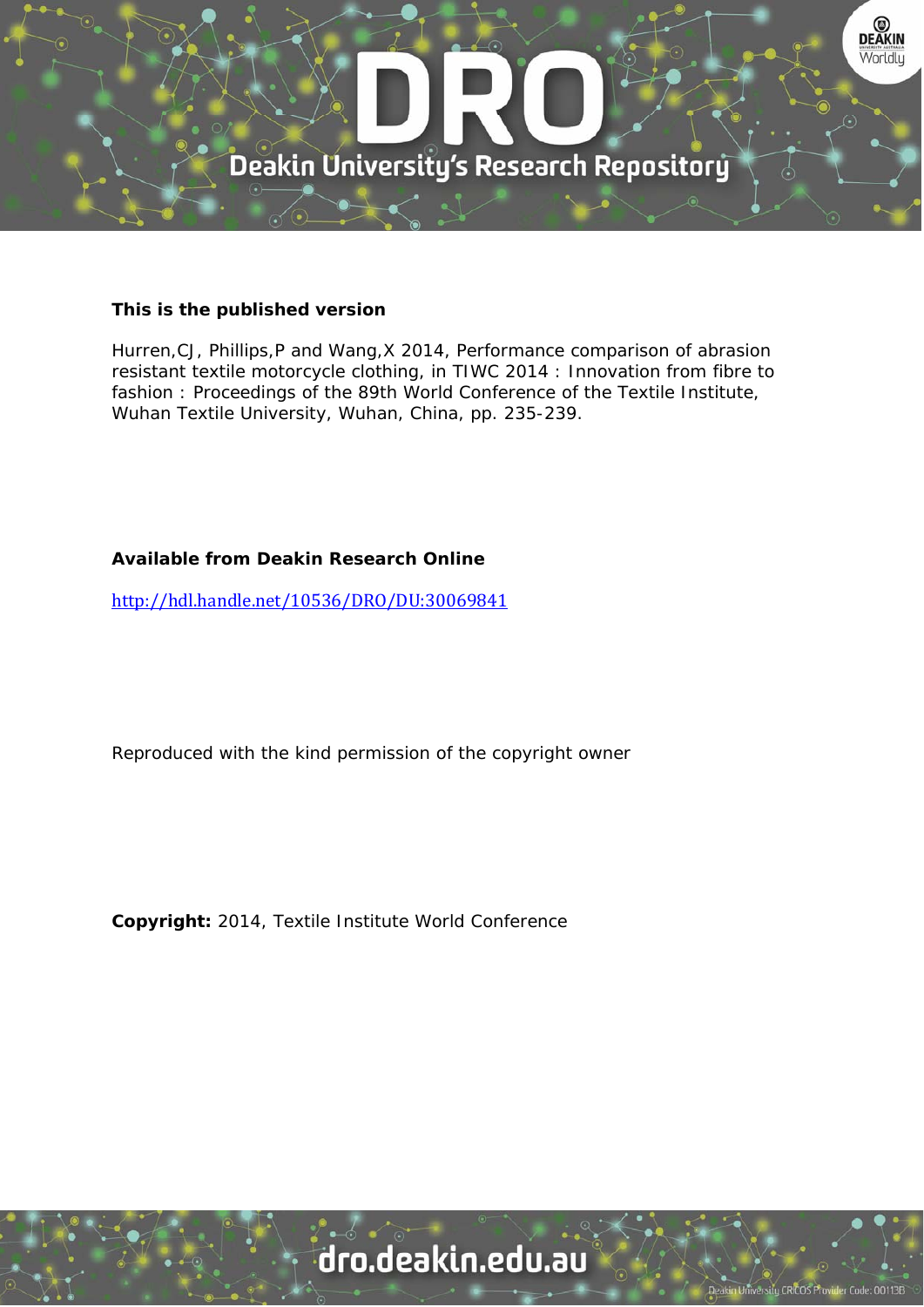

# The 89<sup>th</sup> TIWC

# **Conference Proceedings**

## **Innovation from Fibre to Fashion**

**2 nd ~ 6 th November 2014 Wuhan, China**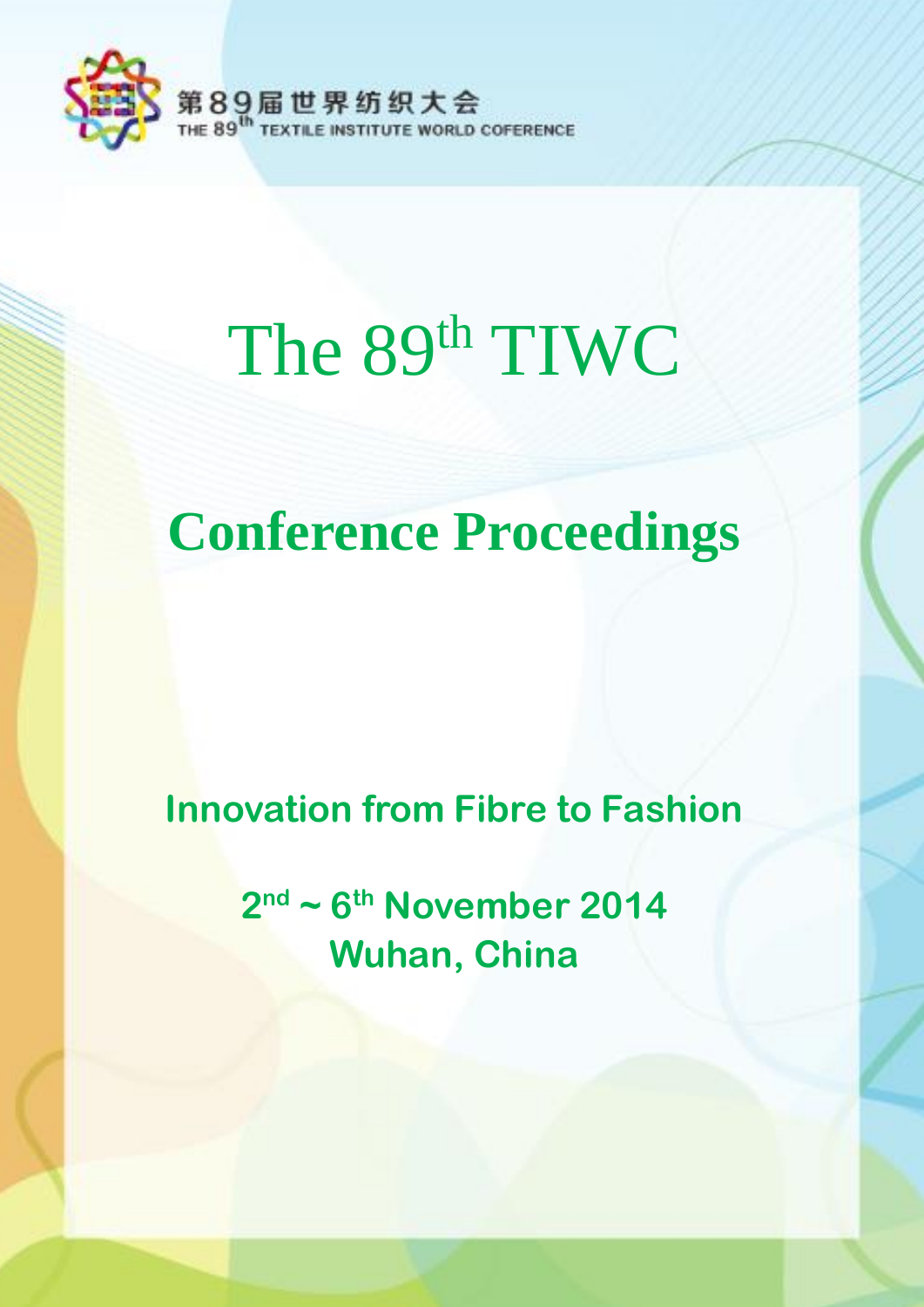#### **Performance Comparison of Abrasion Resistant Textile Motorcycle Clothing**

Christopher J. Hurren<sup>1</sup>, Patrick Phillips<sup>2</sup> and Xungai Wang<sup>1</sup>

<sup>1</sup> Australian Future Fibres Research and Innovation Centre, Institute for Frontier Materials, Deakin University, Geelong, Australia 3216

<sup>2</sup> School of Engineering, Deakin University, Geelong, Australia 3216

Email: christopher.hurren@deakin.edu.au

**Abstract.**Falling at speed onto a tarmac surface during cycling can cause abrasion and laceration of the skin and body tissue. Motorcycle clothing designed to reduce or avoid this type of injury has traditionally been made of animal leather as it has well known resistance to abrasion. In the last 20 years there has been an emergence of textile clothing reinforced with high performance/tenacity fibres such as those made from polyamides, aramids, ultra high molecular weight polyethylene and liquid crystal. Almost no comparative work has been undertaken to provide insight into the level of protection these clothing layers can provide.

This work has used a CE standard test method to evaluate a number of abrasion resistant textile pant products and compare them with a leather race product. It analysed the protective fabric layer structure for mass, thickness, construction method and resistance to abrasion.

Structures manufactured from high tenacity fibres performed better than those from lower tenacity ones. Fabric construction method and mass per unit area were the two key variables in providing an abrasion protective layer. Structures manufactured from knitted para-aramid fibres performed better than their woven counterparts due to the method of fabric failure. Several well designed protective layers performed at a similar level to that of leather; however, most garments tested failed to meet the lower level European standard of abrasion resistance (CE level 1), which may put their wearer at risk in the advent of a collision.

**Keywords:** motorcycle, abrasion, protective, denim, textile, aramid, liquid crystal polymer.

#### **1. Introduction**

Motorcycle use in Australia has been increasing steadily over the last 10 years with a 43% increase seen in motorcycle sales from 2003 until 2011. One of the markets exhibiting rapid growth was scooters and light commuter motorcycles with 176% growth over the 2003-2011 period [\[1\]](#page--1-0). As motorcycle use increases so do accident rates. There has been a 14% increase in hospital admissions and 36% increase in emergency department presentations in Victoria alone for on-road motorcyclists between 2003 and 2011 [\[2\]](#page--1-1). During the same period, there was a 48% increase in new, on-road bike sales [\[1\]](#page--1-0). The average injury cost for a motorcycle casualty (\$99,381) in New South Wales is almost double that of the average road casualty (\$52,817) [3]. The use of effective personal protective clothing has been shown to reduce this cost and with effective design can be used to reduce the severity of motorcycle injuries [4].

75% of motorcycle crashes happen at or below 50 km/hr [5]. In motorcycle accidents, the leg is the most frequently injured part of the body with between 70-80% of motorcycle accidents involving a leg injury as opposed to 56% for arm and 30-40% for hand and feet/ankles [6]. A large number of the injuries are grazing or gravel rash that is sustained from sliding or rolling along the ground. These injuries can be minimised or avoided by the correct placement of effective protective elements within the clothing of the rider.

Leg protection for riders has traditionally been performed with leather pants or one piece leather riding suits. However, anecdotal evidence from motorcycle apparel shops in Australia suggests the protective denim range now maintains five times or more floor-space than the leather pants. The thermal comfort,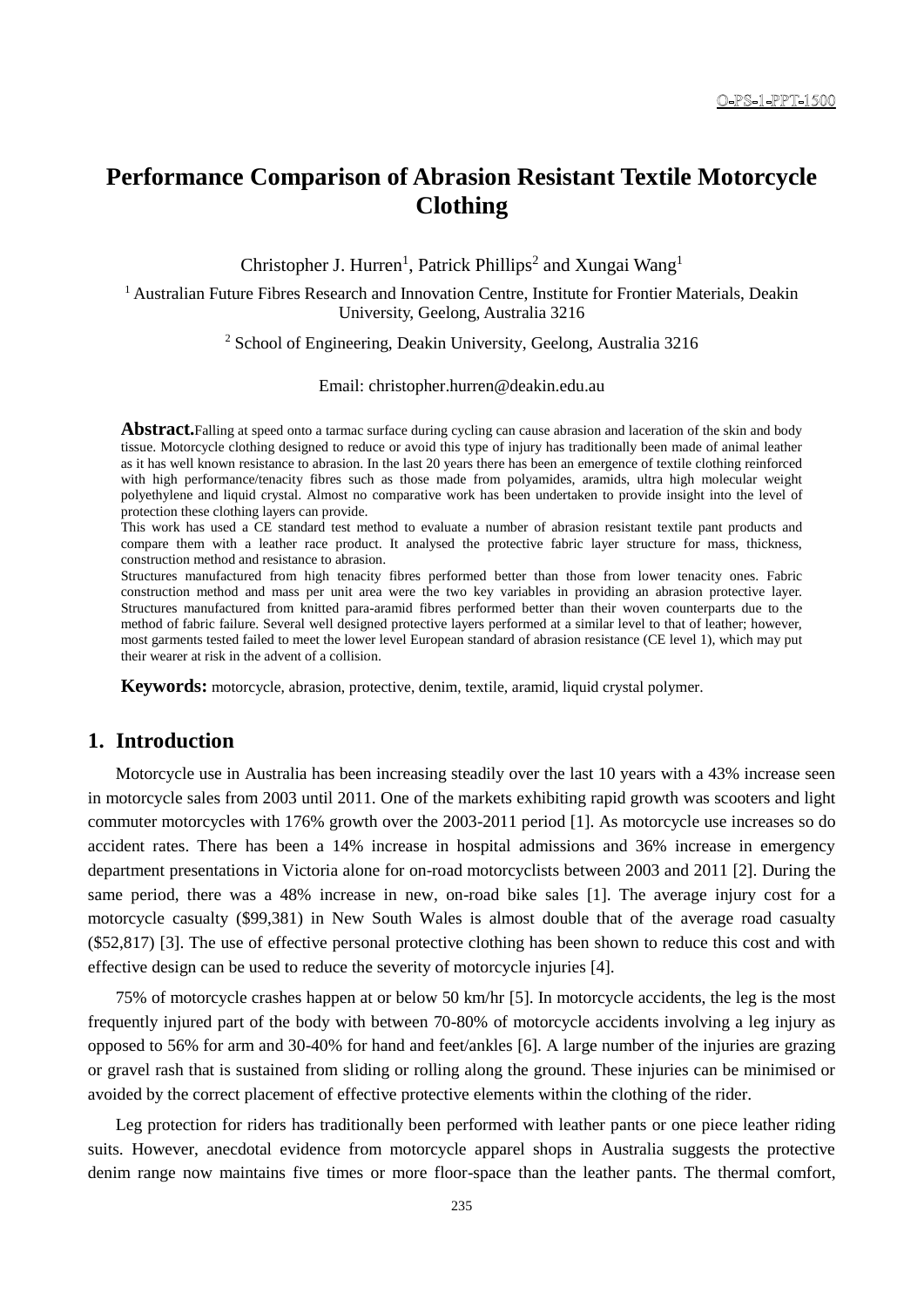flexibility, convenience and look of the denim product are believed to have enabled it to take this level of market share. The method of protection varies from product to product with four distinct fabric types used; woven aramid, double jersey (DJ) knitted aramid, loop knitted aramid and rib knitted aromatic polyester liquid crystal polymer (LCP). Little is known on the protection offered by each of these materials with only products made from the last two achieving CE Level 1 or higher certification.

There are many different ways of testing abrasion in a textile structure with Taber [7], Martindale [8] and impact abrasion testing [9] previously used on motorcycle clothing. Impact abrasion testing has had significant correlation with simulated and emergency department accident damage [10] and is the test apparatus used by the European test method EN 13634:2010 for motorcycle clothing whereas the others provide little correlation with an abrasion incident. Limited information is published on the abrasion resistance of the key lining types of protective jeans with most manufacturers not acquiring CE or other certification.

This study has used an impact abrasion tester to evaluate the abrasion resistance of a number of protective denim products in comparison to leather. It discusses the effect of protective layer structure, fibre type and thickness on resistance to abrasion. These results may be used as a guide for selection of the appropriate level of protection by a consumer.

#### **2. Experimental**

#### **2.1 Materials**

All fabric samples used in this report were collected from purchased garments. The samples consisted of a plain weave polyamide (PA) fabric (568  $g/m<sup>2</sup>$ ) removed from a waterproof textile pant, 1.1-1.2 mm leather (1582  $g/m<sup>2</sup>$ ) removed from a leather pant, a plain weave p-aramid fabric (283  $g/m<sup>2</sup>$ ) removed from a lined denim pant, a twill weave p-aramid fabric  $(260 \text{ g/m}^2)$  removed from a lined denim pant, a DJ knit p-aramid fabric (413 g/m<sup>2</sup>) removed from a lined denim pant, a DJ knit p-aramid/polyethylene (PE) fabric (333 g/m<sup>2</sup>) removed from a lined denim pant, 1x1 rib knit aromatic polyester LCP fabric  $(508 \text{ g/m}^2)$  removed from a lined denim pant and a terry loop knit p-aramid/PE fabric (434 g/m<sup>2</sup>) removed from a lined denim pant.

#### **2.2 Testing**

Abrasion testing was conducted on a LAB belt abrasion tester (Mesdan laboratories, Italy) according to EN13595-1. For each fabric sample, three circular specimens were cut to 160 mm in diameter, tested and the mean value calculated. All samples were removed from the garments so that they did not include pockets, Velcro, trim or embellishments. The layers as arranged in the garment were tested so some tests had only the denim and protective layer, some had an additional inner mesh layer and the LCP had two additional knitted polyester spacer fabrics.

Thickness measurements were conducted using a digital thickness tester (Mesdan Laboratories, Italy). The shoe pressure used was 0.5 kPa and each sample was measured five times. Fabric mass per unit area was measured using a 230/100 mm<sup>2</sup> circle cutter (James Heal, UK) with three specimens measured for each fabric. Fabric mass of the protective layer was done using a 100 mm square sample cut by hand. Thickness and fabric mass measurements were undertaken on individual layers and the thickness and mass of the entire fabric layer assembly calculated.

#### **3. Results and discussions**

Figure 1 shows the difference of each of the fabric structures measured. One of the double jersey fabrics was constructed from a mixture of p-aramid and PE with one wale of p-aramid and one wale of PE on the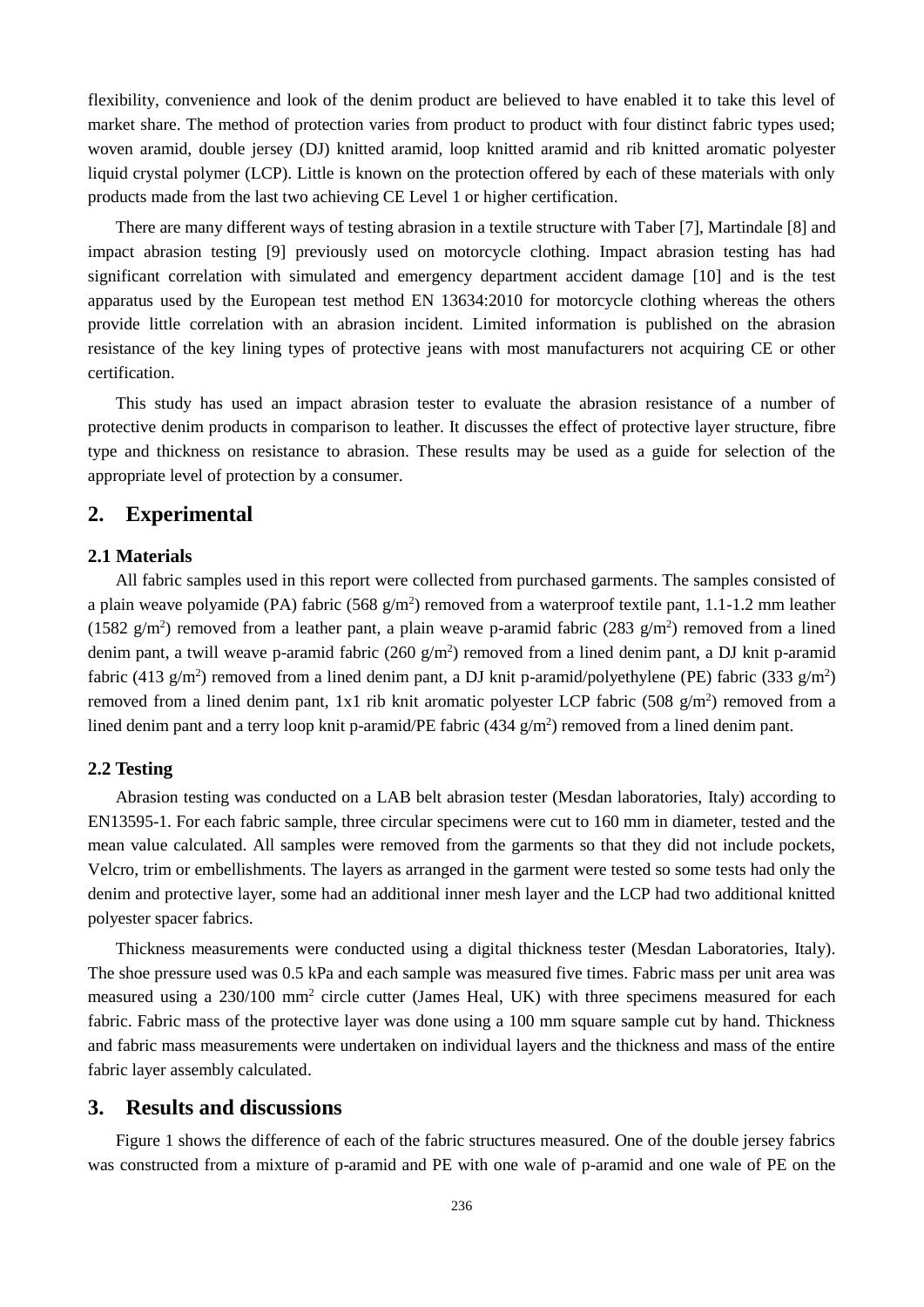face and a mirror image on the back. The rib terry loop was a mixture of p-aramid and PE in the base fabric with 100% p-aramid in the loop.

The woven fabrics performed the poorest of all of the protective layers tested with results only marginally better than denim by itself (figure 2). The twill weave performed worse than the plain weave and this could be explained by less yarns in contact with the abrasion surface with the twill resulting in higher abrasion loading per yarn and hence faster fabric failure. The difference may also be explained by the thinner denim layer of the original product and the slightly lighter protective layer mass per unit area. The same mass per unit area difference is observed for the DJ fabrics with a heavier denim (260 g/m<sup>2</sup> versus 460 g/m<sup>2</sup>) and protective layer (280 g/m<sup>2</sup> versus 330 g/m<sup>2</sup>) performing 15% better than the lighter layer.

The LCP fibre resisted abrasion effectively in a structure that would not be expected to perform well. This may be due to the high mass per unit area of the protective layer  $(509 \text{ g/m}^2)$  and also the overall garment mass per unit area ( $1368$  g/m<sup>2</sup>) and thickness (7.6 mm). This difference is at least 30% higher for mass per unit area and 50% higher for thickness than the best performing product.

The most effective abrasion resistant layer was the loop structure p-aramid fabric. The reason for the good performance of this fabric was due to the ability for the loop to absorb a large amount of the abrasion impact without significantly degrading the base fabric strength. The other main reason for high abrasion performance was the thickness and mass per unit area for this fabric which was 50% thicker and heavier than the DJ fabrics. The mass normalised results confirm that this structure provides performance similar to leather and is significantly higher than all of the other protective layer types (figure 2).



Fig. 1: protective layer fabric structure and fibre type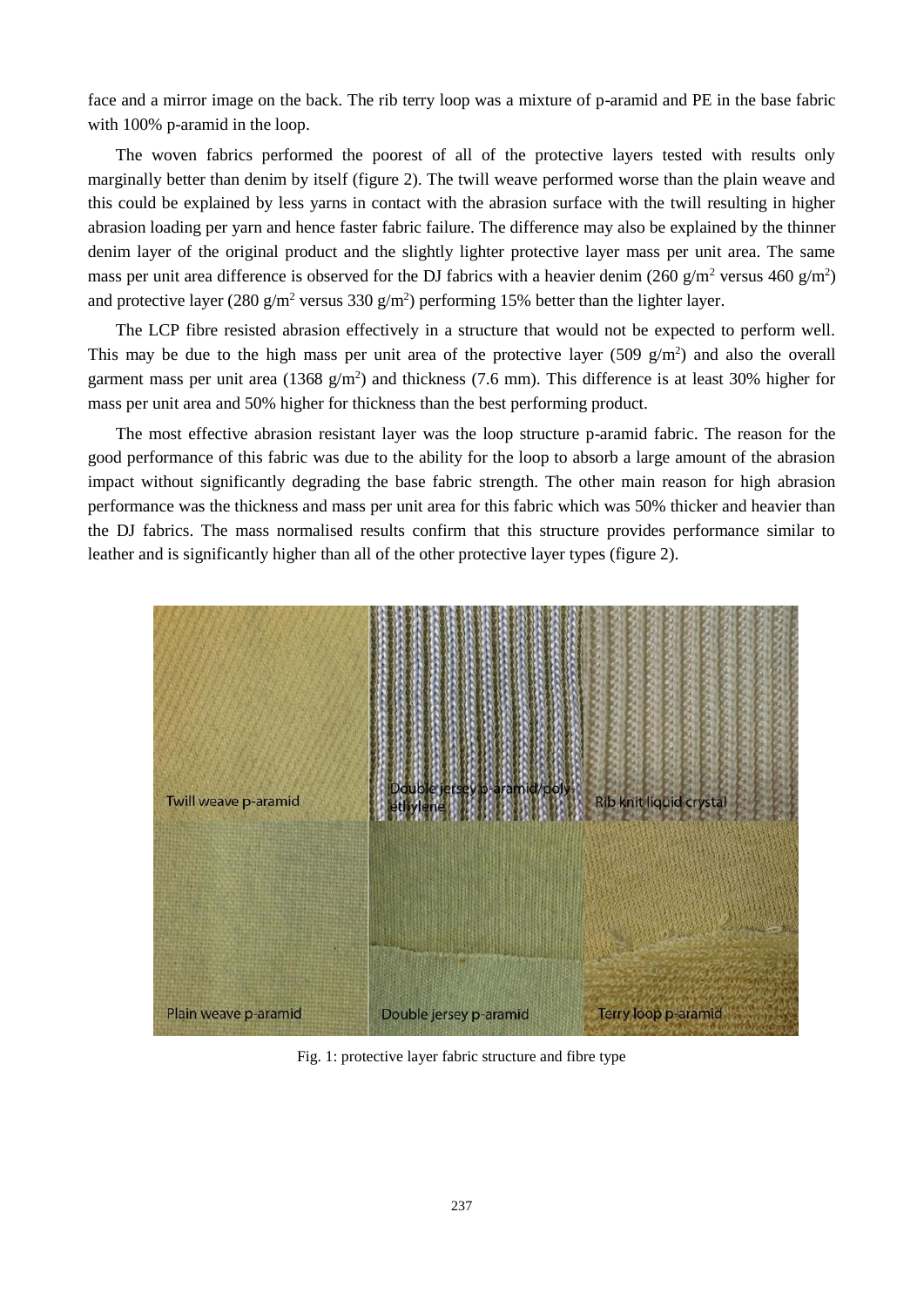

Fig. 2: abrasion resistance results of each fabric structure

The most critical component of abrasion resistance is the amount of material between the body and the road shown by the strong correlation of total fabric mass per unit area with abrasion time (figure 3). The correct protective layer structure can increase the resistance to abrasion and this is indicated by the difference between the loop knit p-aramid/PE structure and the rib knit LCP



Fig. 3: fabric mass per unit area and fabric thickness with respect to abrasion time

#### **4. Conclusions**

Structures manufactured from high tenacity fibres performed better than those from lower tenacity ones. Fabric construction method and mass per unit area were the two key variables in providing an abrasion protective layer. Structures manufactured from knitted para-aramid fibres performed better than their woven counterparts due to the method of fabric failure. Several well designed protective layers performed at a